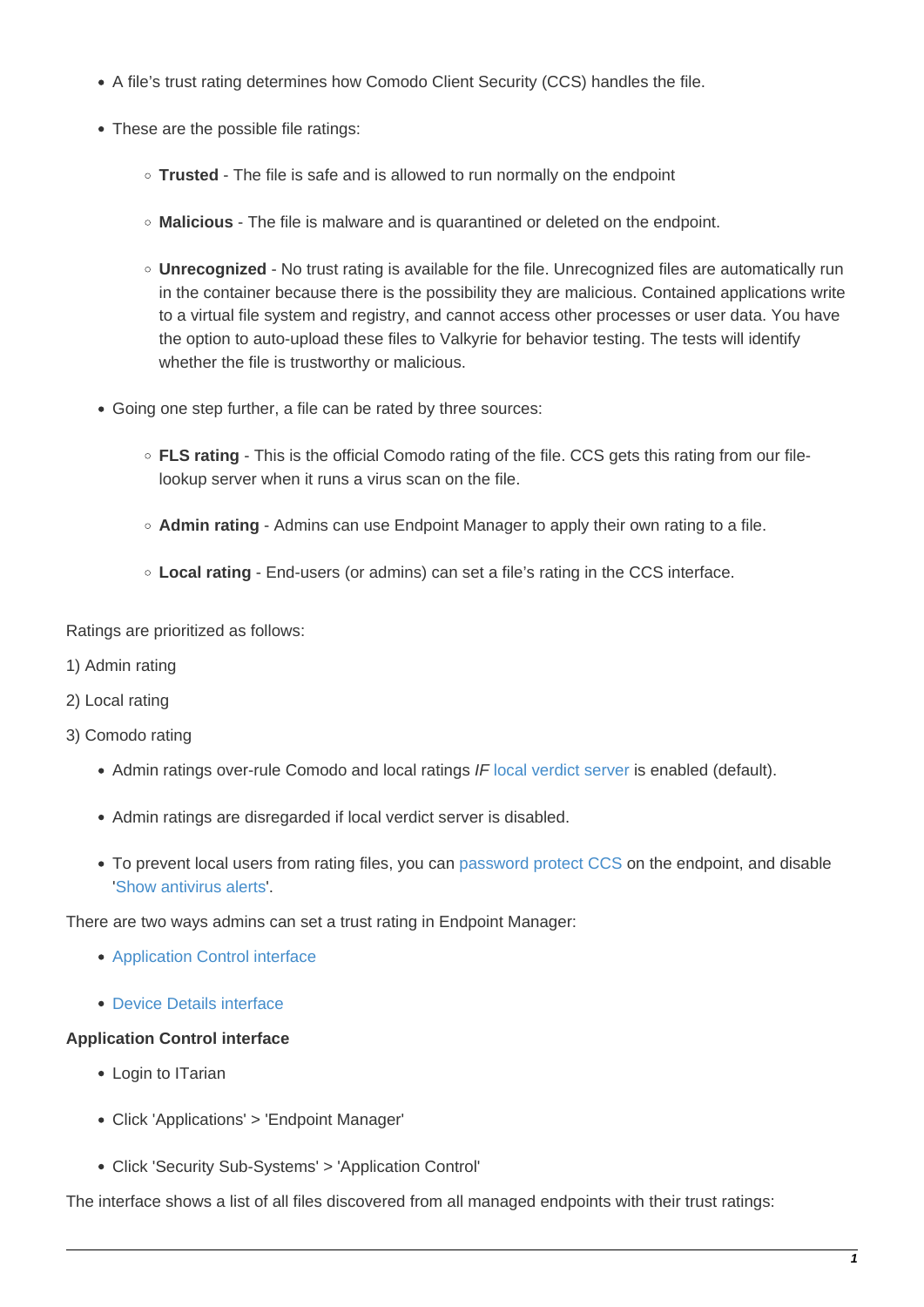| <b>Endpoint Manager</b>                          |               | Ξ.                  | <b>Application Control</b> |                  |                                | $\vee$                |             | đ<br>$\Omega$ | A Logout (herculespopular22@gmail.com) |                     |
|--------------------------------------------------|---------------|---------------------|----------------------------|------------------|--------------------------------|-----------------------|-------------|---------------|----------------------------------------|---------------------|
| 嘂<br><b>DASHBOARD</b>                            |               |                     |                            |                  |                                |                       |             |               |                                        |                     |
| ا⊧ٍה<br><b>DEVICES</b>                           | $\rightarrow$ | 偈                   | 酿                          | 的<br>٠           | 凷<br>$\overline{\mathbf{v}}$   |                       |             |               |                                        | Ø                   |
| Α<br><b>USERS</b>                                | $\rightarrow$ | <b>File Details</b> | <b>Change Rating</b>       | <b>Record</b>    | <b>Export</b>                  |                       |             |               |                                        |                     |
| Ā<br><b>CONFIGURATION TEMPLATES</b>              |               |                     | <b>FILE NAME</b>           | <b>FILE PATH</b> |                                | <b>FILE HASH</b>      | <b>SIZE</b> | # OF DEVICES  | <b>COMODO RATING</b>                   | <b>ADMIN RATING</b> |
| 63<br><b>NETWORK MANAGEMENT BETA</b>             |               | $\Box$              | FileWri3.exe               |                  | C:\Suspicious Files\ssts64 Fil | B6F4F723771292EF4DF12 | 133.5<br>kB |               | Unrecognized                           | Not set             |
| <b>APPLICATION STORE</b><br>白                    | $\rightarrow$ |                     |                            |                  |                                |                       | 133         |               |                                        |                     |
| ₩<br><b>APPLICATIONS</b>                         |               | $\Box$              | FireHole.exe               |                  | C:\Suspicious Files\ssts64 Fil | 0D252493BE65734D229F2 | kB          |               | Unrecognized                           | Not set             |
| <b>SECURITY SUB-SYSTEMS</b>                      | $\checkmark$  |                     | FireHole2.exe              |                  | C:\Suspicious Files\ssts64 F   | EAECA0B0C1F6341B4749  | 140<br>kB   |               | Unrecognized                           | Not set             |
| <b>Security Dashboards</b><br><b>Containment</b> |               | L.                  | FireHoleDLL                |                  | C:\Suspicious Files\ssts64 F   | 0B3BE861550375BC9817C | 86.5        |               | Unrecognized                           | Not set             |
| <b>Application Control</b>                       |               |                     |                            |                  |                                |                       | kB          |               |                                        |                     |
| <b>Valkyrie</b>                                  |               |                     | Flank.exe                  |                  | C:\Suspicious Files\ssts64 Fil | 5DA83EE42A2B53A5E4D1  | 124.5<br>kB |               | Unrecognized                           | Not set             |
| <b>Antivirus</b><br><b>Device Control</b>        |               |                     | Ghost.exe                  |                  | C:\Suspicious Files\Bewar F    | DF3328F9944867C3C5E14 | 11 kB       |               | Unrecognized                           | <b>Malicious</b>    |
| <b>LICENSE MANAGEMENT</b>                        |               |                     | HostsBlock                 |                  | C:\Suspicious Files\ssts64 F   | 72C0830D1EDB29C2CA7C  | 125<br>kB   |               | Unrecognized                           | Not set             |
| <b>SETTINGS</b><br>Đ.                            |               |                     | Inject1.exe                |                  | C:\Suspicious Files\ssts64 F   | 579BDE6F20FDD8EB5EA1. | 129.5<br>kB |               | Unrecognized                           | Not set             |

- Select the file for which you want to set a rating
	- Tip Click the funnel icon at the top right and use the filters to search for a specific item
- Click 'Change Rating'.
- Select the new rating from the options:
	- Rate File as Trusted
	- Rate File as Malicious
	- Rate File as Unrecognized



The new admin rating will be set and sent to all endpoints. The new rating will determine the file's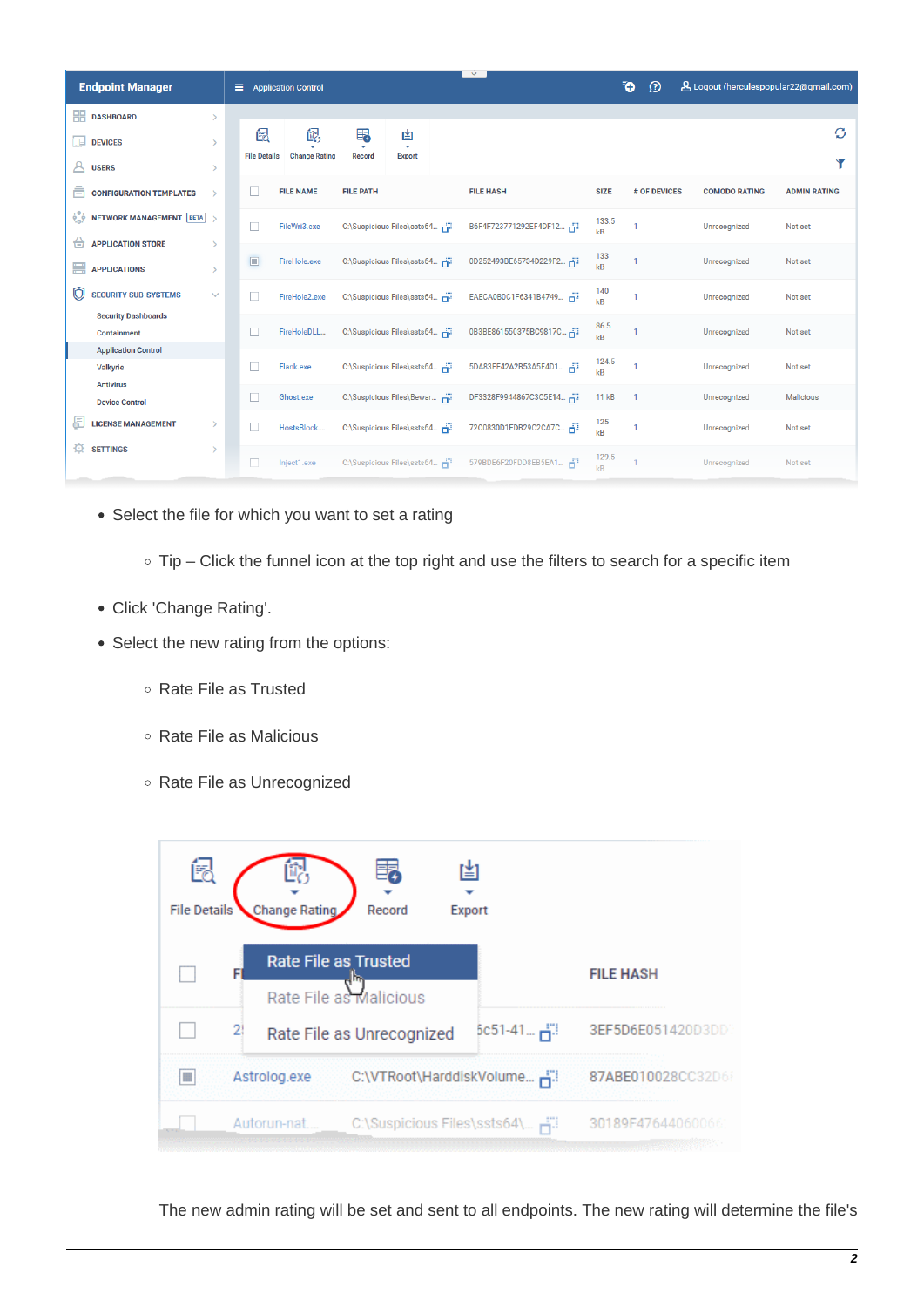run-time privileges.

## <span id="page-2-0"></span>**Device Details interface**

- **Login to ITarian**
- Click 'Applications' > 'Endpoint Manager'
- Click 'Devices' > 'Device List' > 'Device Management'
	- Select a company or group on the left to view only their devices

OR

- Select 'Show all' on the left to view every device enrolled to EM
- Click the name of a Windows device then select the 'File List' tab:

|                      | DESKTOP-HI950BN<br>Owner: John Smith |                    |                                  |                                                 |                                    |                                    |                      |                         |     |
|----------------------|--------------------------------------|--------------------|----------------------------------|-------------------------------------------------|------------------------------------|------------------------------------|----------------------|-------------------------|-----|
| 眇<br>Manage Profiles | Remote Control                       | 댐<br>File Transfer | 泊<br>Remote Tools<br><b>BETA</b> | 可<br>Run Procedure                              | 同<br>Install or Update<br>Packages | Ø<br>Refresh Device<br>Information | Reboot               | <br>More                |     |
| Device Name          |                                      | Summary            | Networks                         | Associated Profiles                             | Software Inventory                 | <b>File List</b>                   |                      | Exported Configurations | M » |
| File Details         |                                      |                    | Change Rating - Record -         | $\left[\frac{1}{2}\right]$ Export $\rightarrow$ |                                    |                                    |                      |                         |     |
|                      | <b>FILE NAME</b>                     | <b>FILE PATH</b>   |                                  | <b>FILE HASH</b>                                |                                    | SIZE                               | <b>COMODO RATING</b> | <b>ADMIN RATING</b>     |     |
| ш                    | CPILSuite.exe                        |                    | E:\Suspicious files\All_test --  |                                                 | DCF2DFCB39003683BE2E0              | 1.5 MB                             | Malicious            | Not set                 |     |
| □                    | pcflank.exe                          |                    |                                  |                                                 |                                    | 176 kB                             | Malicious            | Not set                 |     |

- Select the file(s) whose rating you want to change
	- Tip Click the funnel icon at the top right and use the filters to search for a specific item
- **Click the 'Change Rating' button.**
- Choose the rating you want to from the drop-down: